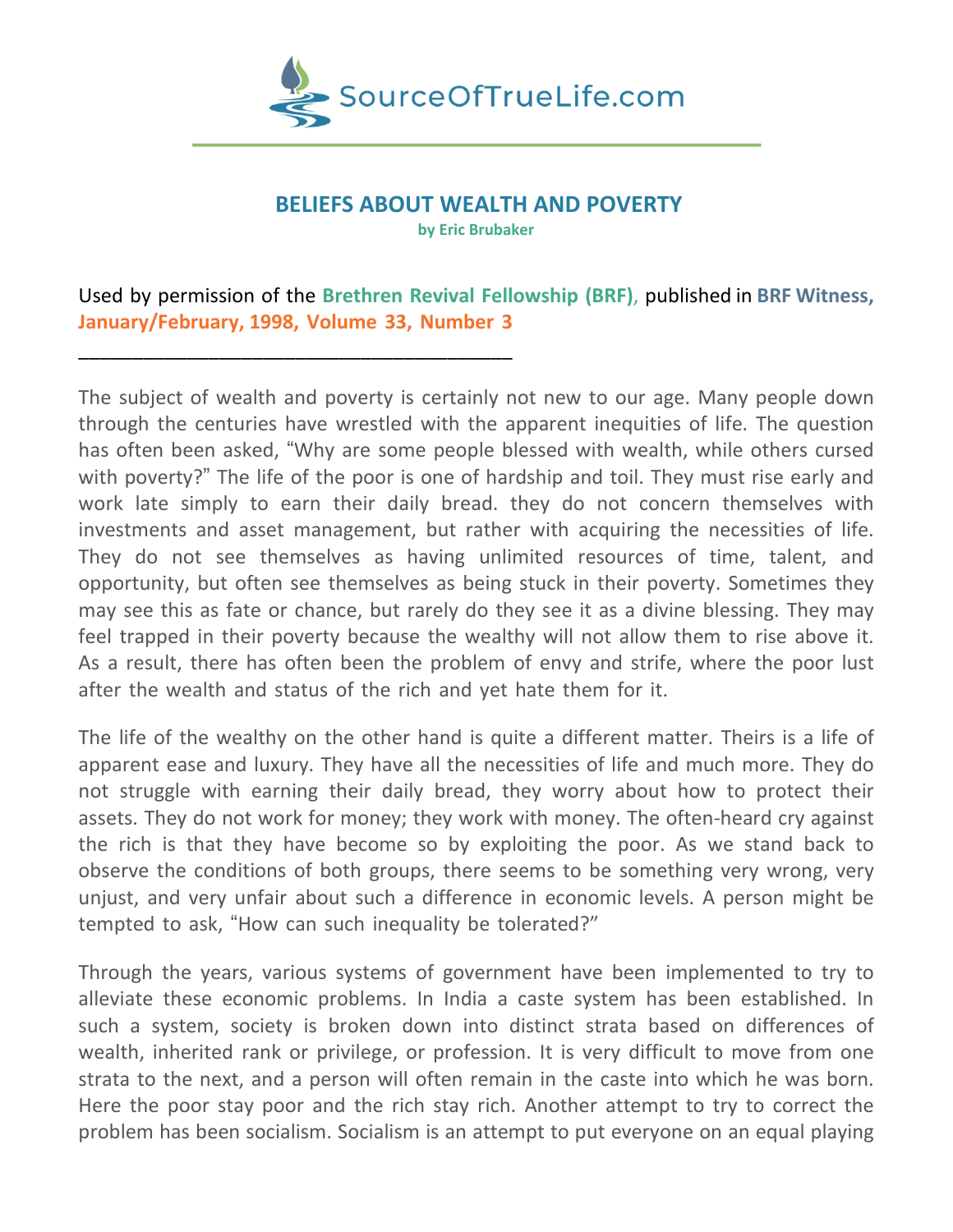field where private enterprise is replaced with the production of goods and services by the state. In this theory of government, there is a collective ownership of property and therefore all people theoretically have an equal say in its allocation. This is an attempt to create a "classless" society where everyone is on equal footing. While this theory sounds good it does not take into account the human drive toward greed and the desire to get ahead. For socialism to work, all its members must cooperate with its guidelines.

In the United States we have maintained a capitalist economy but have used government as a means of taking from the majority, through taxes, and redistributing money to the minority through welfare. The problem here is that the criteria for receiving this social welfare may not be as stringent as It could be. The result is that there are some who benefit from the program who do not need it. It has also been argued that such a welfare program has stymied the incentive for many to provide for their own families. It is much easier to receive from the government, and at times more profitable, than to earn one's own bread.

All of these are systems or facets of government that have been implemented to try to deal with the wealth and poverty of its citizens, but none has succeeded in eliminating the problem. Wherever one goes there are always rich and there are always poor. And so, no matter what system of economy is operating where we live, there are some biblical truths that speak quite plainly to the subject.

### **Biblical Examples of Wealth and Poverty**

The Bible does not teach that all wealthy people are blessed of God nor that all poor people are cursed by God. Neither does it teach that rich people will go to hell and poor people to heaven. There are Biblical examples of godly people in both categories.

Job was a man of great wealth. Scripture states that, "this man was the greatest of all the people of the East" **(Job 1:3b/NKJV** and so throughout). Although Satan accused God of buying Job's religious devotion, he proved himself through the trials that would follow. As the account unfolds, we find that his faith was genuine irrespective of his economic status. The patriarchs are good examples of saints who were also wealthy. When Abram was in Egypt he acquired "sheep, oxen, male donkeys, male and female servants, female donkeys and camels" (**Genesis 12:16). Genesis 13:2** states that, "Abram was very rich in livestock, in silver, and in gold." Although his wealth was great, his faith was greater. In the eleventh chapter of Hebrews, eight verses are dedicated to recounting Abraham's strong faith.

Lazarus was a man of extreme poverty but great faith. He was a beggar full of sores who was laid at the gate of a rich man 'desiring to be fed with the crumbs which fell from the rich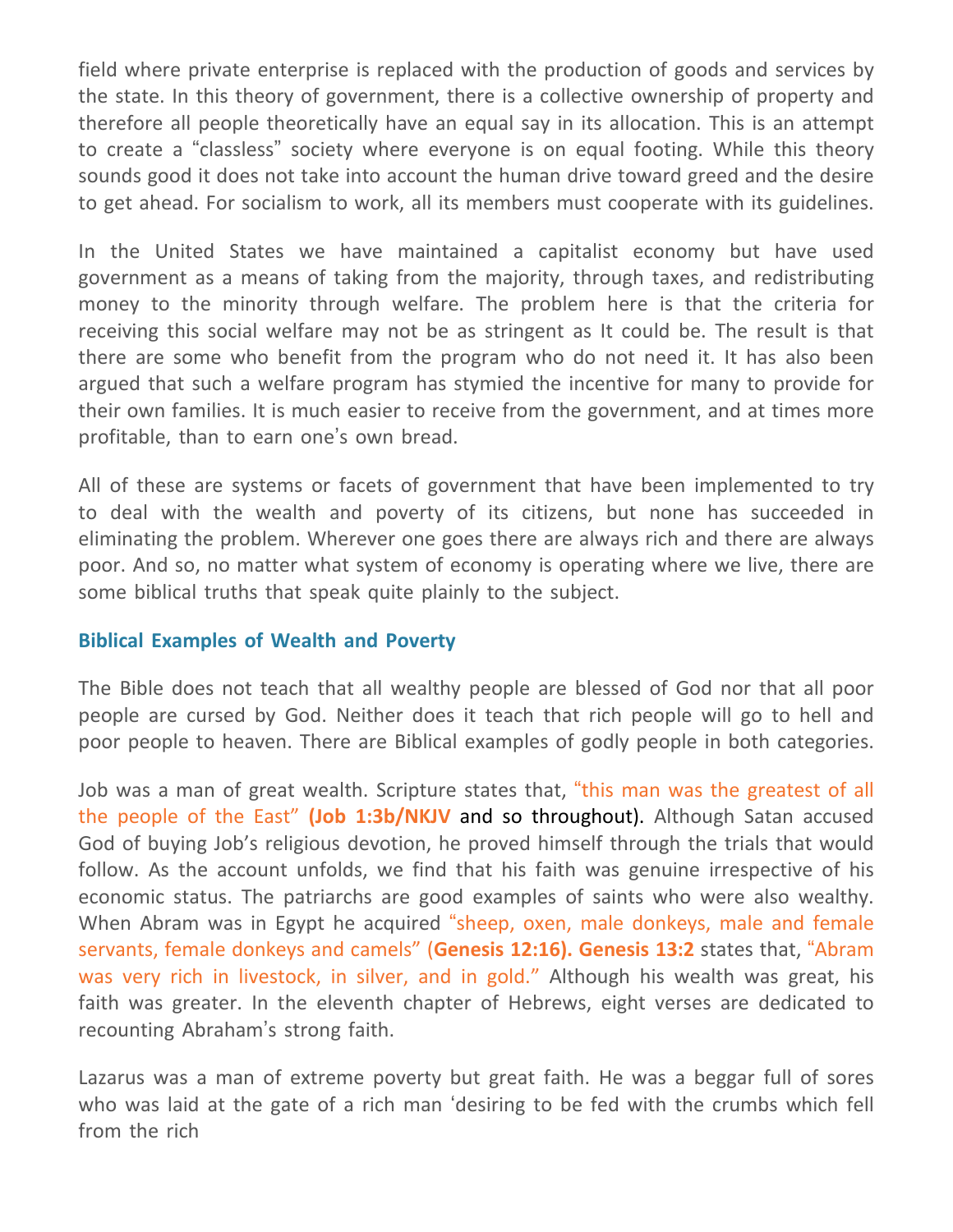man's table. Moreover, "the dogs came and licked his sores" **(Luke 16:21).** But on the other side of death the scene was reversed, and the rich man was now found begging from Hades and Lazarus was in Abraham's bosom, a place of bliss. The point here is not that wealthy people go to hell and poor people go to heaven. Lazarus was a man of faith, and the rich man was not. Each got his just reward.

Christ Himself was not a man of great means. He grew up in humble circumstances working as a carpenter **(Mark 6:3)** and was not afraid to tell others about His life of hardship. He said, "Foxes have holes and birds of the air have nests, but the Son of Man has nowhere to lay his head" **(Matthew 8:20).** During His ministry He and His disciples were supported by women followers **(Luke 8:3),** and He needed to work a miracle in order to pay the temple tax **(Matthew 17:24-27).** He was certainly not one given to riches.

#### **Biblical Teaching About Wealth**

**1. Wealth can be a result of obedience** — In **Deuteronomy 27-30,** where God's covenant with Israel was being ratified, He pronounced a series of blessings on them if they would be obedient to Him. Some of these blessings were, "The Lord will open to you His good treasure, the heavens, to give the rain to your land in its season, and to bless all the work of your hand. Vou shall lend to many nations, but you shall not borrow. And the Lord will make you the head and not the tail; you shall be above only, and not beneath, if you heed the commandments of the Lord your God, which I command you today, and are careful to observe them" **(Deuteronomy 8:12-13).** God specifically promised financial blessings if His people would obey. But this does not mean that all wealth is a blessing for obedience.

**2. God gives the ability to get wealth** — Because many of us are physically and mentally capable of earning a living, we may be drawn to think that our abilities, diligence, and hard work have gotten us wealth. While we must not undermine human effort in the equation of wealth, we must always remember that God gives us the abilities we have to earn a living **(Deuteronomy 8:18).** The picture of someone in a wheelchair or a hospital bed should be a reminder that God is in control of our abilities and inabilities.

**3. Not all wealth is obtained in a godly way** — There are good ways and bad ways of gaining wealth. We are commanded to observe the ant **(Proverbs 6:6)** and imitate its diligence **(cf. Proverbs 10:4; 12:24; 21:5).** We are commanded to use accuracy and honesty in our business dealings **(Proverbs 11:1; 20:10,23; Leviticus 19:36),** and to speak truthfully about our goods and services **(Proverbs 21:6).** Scripture promises that "all hard work brings a profit" **(Proverbs 14:23/NIV),** so that we can be assured that if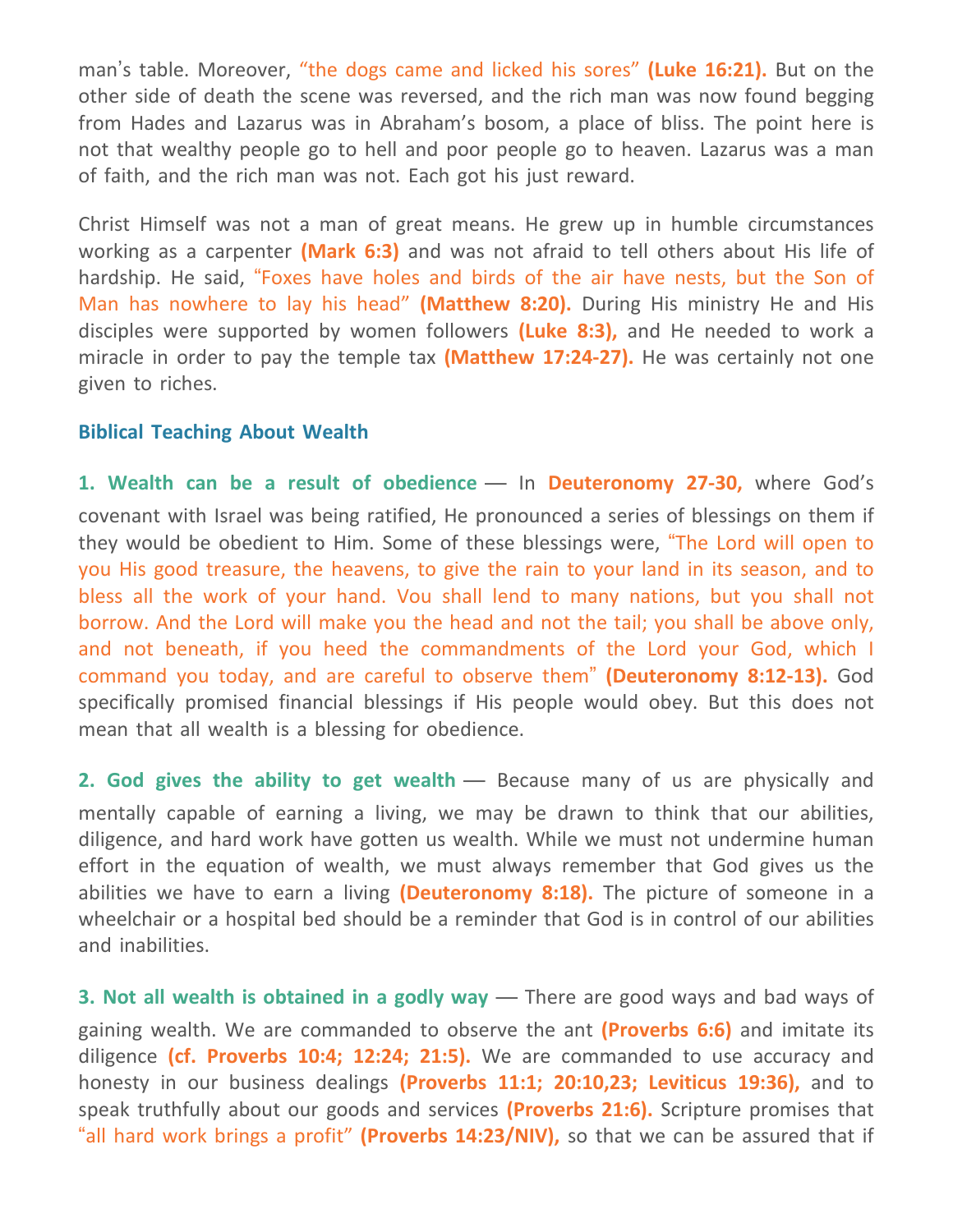we put forth an honest effort we will be rewarded. But those who lie and cheat just to gain a little bit more are building their financial future on shaky ground. The prophet Amos realized this dishonesty in his fellow countrymen, noticing how they were "skimping the measure, boosting the price and cheating with dishonest scales, buying the poor with silver and the needy for a pair of sandals, selling even the sweepings with the wheat" **(Amos 8:5b-6/NIV).** Therefore, he said, The Lord has sworn by the Pride of Jacob: "I will never forget anything they have done" **(Amos 8:7/NIV).**

**4. The wealthy are to show consideration to the poor** — I have heard of some people who thought that the Golden Rule was, 'He who has all the gold makes all the rules." Sometimes it seems that the wealthy make the rules, but the true Golden Rule is found in **Matthew 7:12,** "Whatever you want men to do to you, do also to them." This principle lies at the heart of the way we are to treat others. The wealthy are to put themselves in the shoes of the poor and treat them as they would want to be treated. **Deuteronomy 15:7-8** states, "If there is among you a poor man of your brethren, within any of the gates in your land which the Lord your God is giving you, you shall not harden your heart nor shut your hand from your poor brother, but you shall open your hand wide to him and willingly lend him sufficient for his need, whatever he needs." Job was one who was extremely concerned about the needs of others around him, and he did all he could to help them **(Job 31:16-32).**

**5. Wealth is dangerous to faith** — When a person grows wealthy, even when he has done so by legitimate means, there is a tendency to forget God. He warned the children of Israel about this when they were preparing to enter the land of Canaan: "Beware that you do not forget the Lord your God by not keeping His commandments, His judgments, and His statutes which I command you today, lest-when you have eaten and are full, and have built beautiful houses and dwell in them; and when you and your flocks multiply, and your silver and your gold are multiplied, and all that you have is multiplied…then you say in your heart, 'My power and the might of my hand have gained me this wealth'" **(Deuteronomy 8:11-13,17).** Wealth has a way of making us numb to the things of God and other people. Power, prestige, and influence are often associated with wealth, but according to Christ, these things are to be renounced for the sake of the kingdom **(Matthew 20:25-28).**

Jesus also stated that wealth will choke out the Word and make it unfruitful. Although the Word of God may have been sown in a person's heart and have taken root, 'the cares of this world, the deceitfulness of riches, and desires for other things entering in choke the word, and it becomes unfruitful" **(Mark 4:19).** In fact, Jesus said, "It is hard for a rich man to enter the kingdom of heaven. And again I say to you, it is easier for a camel to go through the eye of a needle than for a rich man to enter the kingdom of God" **(Matthew 19:23-24).** This seems like a very strange phenomenon. On the one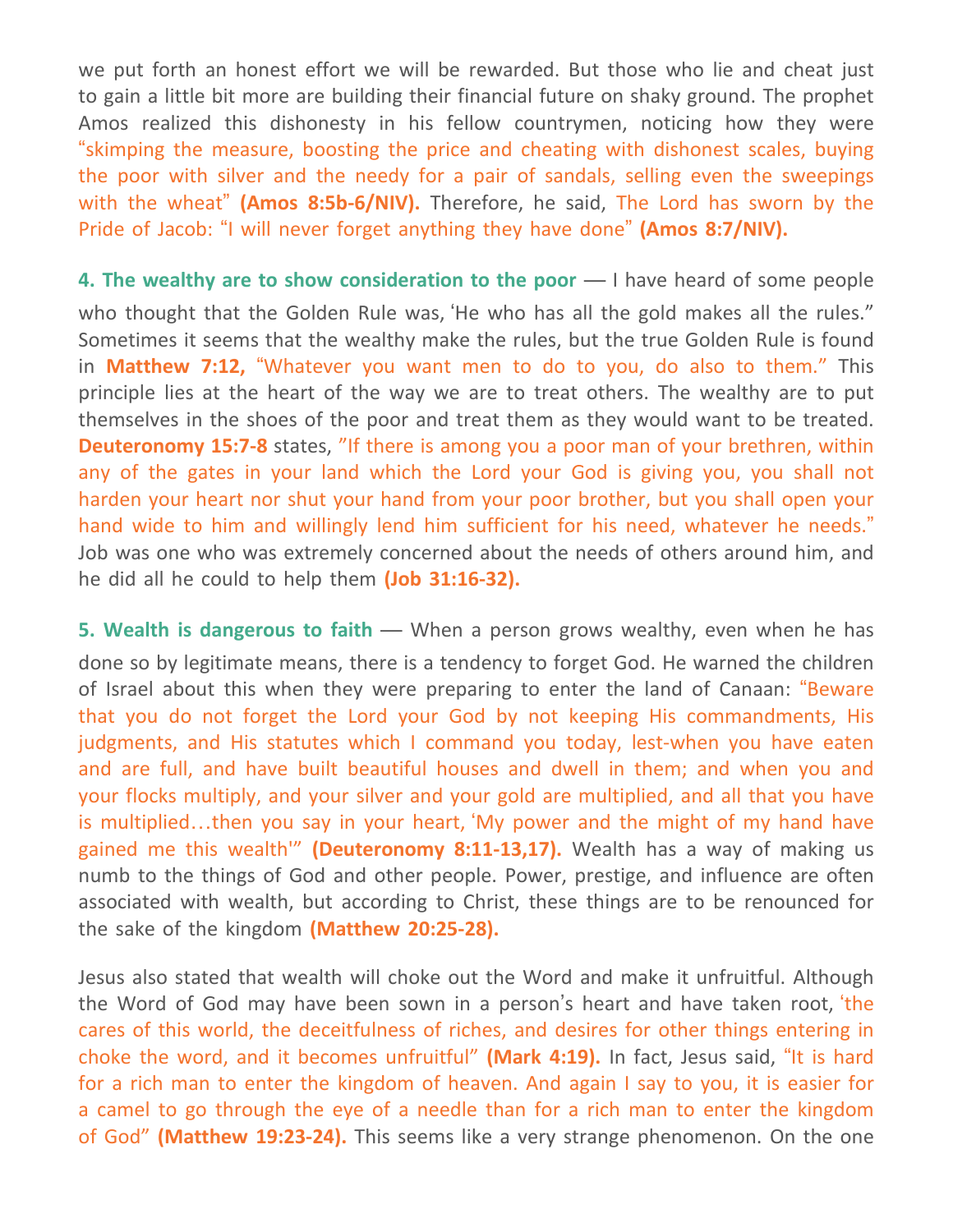hand wealth can be a blessing from God for obedience. But on the other hand, it can keep a person from entering the kingdom. Jesus magnified the dangers of wealth when He said, "Woe to you who are rich, for you have received your consolation. Woe to you who are full, for you shall hunger" **(Luke 6:24-25a).** Therefore, wealth can be both a blessing and a curse.

It should also be noted that not only do riches make it difficult to enter the kingdom of heaven, but also the desire to be rich has plunged many into ruin and destruction 1 Timothy 6:9). Scripture says that the lust or wealth is both foolish and harmful and that, the love of money is a root of all kinds of evil, for which some have strayed from the faith in their greediness and pierced themselves through with many sorrows" **(1 Timothy 6:10).** The writer of Proverbs says, "Do not wear yourself out to get rich; have the wisdom to show restraint." **(Proverbs 23:4/NIV).** Christians are to be content with where they are and with what they have.

#### **Biblical Teaching About Poverty**

**1. Poverty can be a consequence of disobedience** — Just as wealth can be a blessing for obedience, poverty can be a curse for disobedience **(Deuteronomy 28:15-68).** There are also times when poverty can be the result of bad decisions or mismanagement of resources. We can often bear life-long consequences for financial decisions made in haste or with wrong motives. But poverty can also be the result of sheer laziness. Sagging rafters and overgrown fields are often pictured in Scripture as signs of laziness **(Proverbs 24:30-34; Ecclesiastes 10:18).** But we need to proceed with great caution here because dangerous conclusions are easy to come by. It would be a gross error to conclude that an, or even most, poverty situations are the result of divine judgment or personal negligence. We must remember that God has pre-appointed our times and even the boundaries of our dwellings **(Acts 17:26).** Therefore, we must accept from His hand the lot we have been assigned.

**2. There will always be poor people** — In the Old Testament God initiated the practice of cancelling debts every seven years as a means of equalizing wealth among the children of Israel **(Leviticus 25:1-7; Deuteronomy 15:1-11).** As a result of God's blessing and the year of cancelling debts, He stated that there were to be no poor among them (Deuteronomy 15:4). But three verses later we read, "If there is among you a poor man of your brethren…you shall not harden your heart nor shut your hand from your poor brother" **(Deuteronomy 15:7).** Although God established an economic system that was to more equally distribute wealth, poverty could still not be prevented. Because of the unexpected difficulties and unplanned events of life, some people would be more affected than others. Jesus Himself stated, "for you have the poor with you always"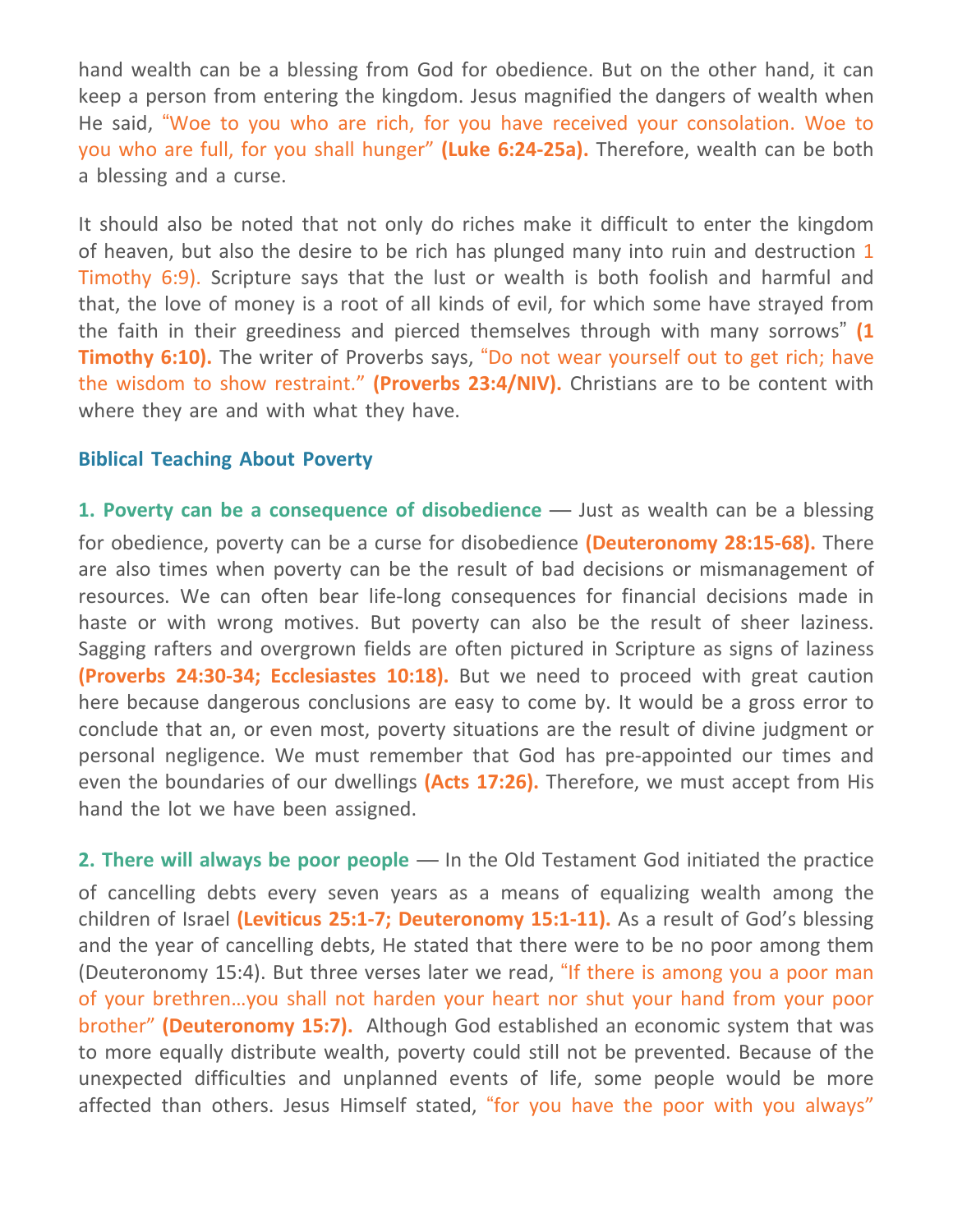**(Matthew 26:11).** Poverty is a cold reality of life, and while many try to struggle through it, God has a different perspective on it.

**3. The poor are blessed** — While the rest of the world views the poor as having been given a hard lot, Jesus said, "Blessed are you poor, for yours is the kingdom of God" **(Luke 6:20b).** Now to prevent this from being pushed out of context we must note that He said those words to His disciples. But did He mean these words only for His disciples? When Jesus returned to the synagogue in His hometown, He stood up to read from the prophet Isaiah, "The Spirit of the Lord is upon Me, because He has anointed Me to preach the gospel to the poor; he has sent Me to heal the brokenhearted, to proclaim liberty to the captives and recovery of sight to the blind, to set at liberty those who are oppressed; to proclaim the acceptable year of the Lord" **(Luke 4:18).** Jesus saw His ministry as specifically directed toward the poor. This was not because the rich did not need His ministry, but more likely because the poor would hear His message. The poor are blessed because like all people they need good news and are often more quickly aware of their need.

**4. God is very concerned about just treatment of the poor** — Although poverty is a reality of life, Scripture gives numerous accounts of God's concern for the well-being of the poor. In **Galatians 2:10** the Apostle Paul was encouraged to "remember the poor." James tells us that we prove our faith by caring for the physical needs of the poor **(James 2:14-17).** In the Old Testament, God prescribed that on the seventh year the land be left fallow, "that the poor of your people may eat; and what they leave, the beasts of the field may eat. In like manner you shall do with your vineyard and your olive grove" **(Exodus 23:11).** It is also interesting to note that the prescription of the Sabbath day was so that, "your ox and your donkey may rest, and the son of your female servant and the stranger may be refreshed" **(Exodus 23:12).** In both cases the concern for the poor is foremost. This is consistent with **Psalm 41:1** which states, "Blessed is he who considers the poor; the Lord will deliver him in time of trouble." In both the Old and New Testaments, God has demonstrated His concern for the poor and has prescribed that His people share His heart.

**5. Wealth is temporal** — Many times in Scripture the godly poor are reminded that the wealth of the ungodly is temporal. From our human vantage point, it would seem that God should bless the godly with riches and punish the wicked with poverty. But sometimes the opposite seems to be the case. The Psalmist cried out, "Rise up, O Judge of the earth; render punishment to the proud Lord, how long will the wicked, how long will the wicked triumph?" **(Psalm 94:2-3).** When it seems that God is silent concerning the arrogance of the wicked, the godly poor need to be reassured that He sees and will someday render justice **(Psalm 94:15).** One also needs to be reminded that a man's riches are only for this life. Again, the Psalmist says, "Do not be overawed when a man